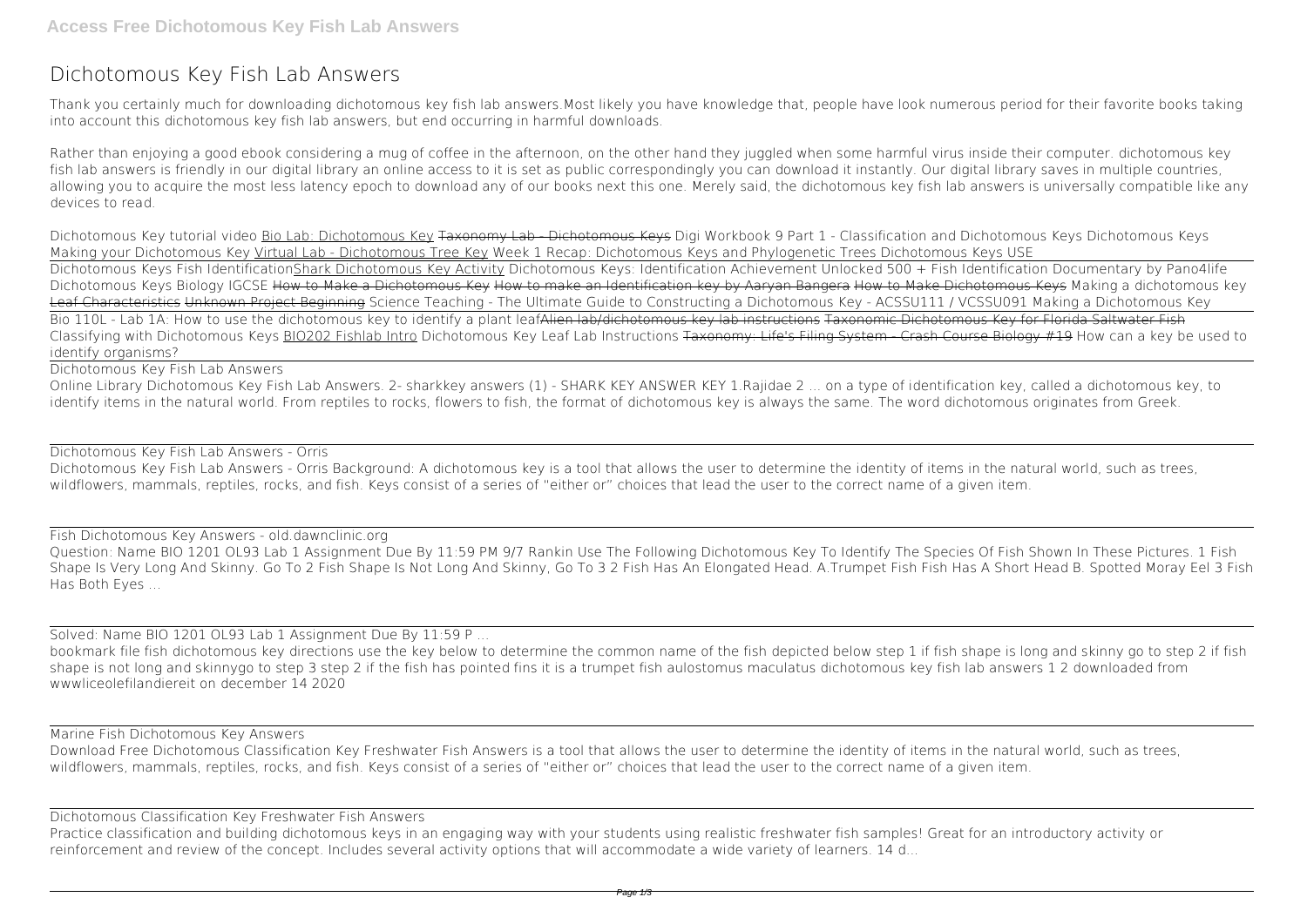Dichotomous Key Worksheets: Fish Identification and Key ...

This preview shows page 1 out of 1 page. View full document. Bonnie Tang & Simi Abero Dichotomous Key Lab Fish # Common Name Identification Pathway Scientific Name 1 Blue Catfish 1b 12b 13a 14a 15b Ictalurus furcatus 2 Bullhead Catfish 1b 12b 13a 14b Ameiurus nebulosus 3 Large Mouthed Bass 1a 2b 6b 8a 9a Micropterus salmoides 4 Pickerel 1a 2a 3a 4a Esox americanus 5 Carp 1a 2a 3b 5b Cyprinus carpio 6 Small Mouthed Bass 1a 2b 6b 8a 9b Micropterus dolomieu 7 American Eel 1b 12a Anguilla ...

Homework - Dichotomous Key Fish Lab - Bonnie Tang Simi ... Dichotomous keys are extremely important tools in science and even in fields like auto repair and crime investigation. This lab uses the identification of some common types of North American fish as an example of how to use a dichotomous key. Purpose: The purpose of this laboratory experience is: -to use a dichotomous key for identifying common freshwater fish found in New York State,

NY Fish Dichotomous Key - hamilton-local.k12.oh.us Mrs. Konstantinova's Dichotomous Key Lab Activity. BiologyCorner.com. Dichotomous Key on Norns. Biology Corner.com. Taxonomy, Classification, and Dichotomous Keys. Department of Natural Resources, State of Wisconsin. Water Critter Key. (This is a completely on-line investigation) 3. Download the attached document is a dichotomous key activity ...

Name That Fish: Science Lab Activity With Dichotomous Keys ... A dichotomous key is a tool that allows the user to determine the identity of items in the natural world, such as trees, wildflowers, mammals, reptiles, rocks, and fish. Keys consist of a series of "either or" choices that lead the user to the correct name of a given item. "Dichotomous" means "divided into two parts".

Construction of a Dichotomous Classification Key – Lab #2 fish. Keys consist of a series of "either or" choices that lead the user to the correct name of a given item. "Dichotomous" means "divided into two parts". Therefore, dichotomous keys always give two choices in each step. Dichotomous keys are extremely important tools in science and even in fields like auto repair and crime investigation. This lab uses the identification of some common types of

Using a Dichotomous Classification Key to Identify Common ...

A dichotomous key is a listing of specific characteristics, such as structure and behavior, in such a way that an organism can be identified through a process of elimination. In this investigation, it is expected that you: 1) Use a key to identify 14 shark families. 2) Study the method used in phrasing statements in a key. Procedure 1. Read sentences 1A and 1B of the key. Then study shark 1 in figure A for the

Classifying Sharks using a Dichotomous Key

(to cut). A dichotomous key provides two possible answers to a question. Physical Characteristics Used to Identify and Group Fish A dichotomous key for fish identification lists numerous observable traits of many fish species. Fish identification becomes much easier when you're familiar with the physical characteristics—the "keys" that

Using a Key for Fish ID - Minnesota Department of Natural ...

Read Book Dichotomous Key Fish Lab Answers The word dichotomous originates from Greek. The prefix Zdi means two while the root word originates from Ztemnein, which means to cut. Two choices are Fish ID Key - outdoornebraska.gov fish to stay in one place and to dive to the bottom or rise to the surface.

Dichotomous Key Fish Lab Answers - download.truyenyy.com

Dichotomous Key Definition. A dichotomous key is a tool created by scientists to help scientists and laypeople identify objects and organisms. Typically, a dichotomous key for identifying a particular type of object consists of a specific series of questions. When one question is answered, the key directs the user as to what question to ask next. Dichotomous keys typically stress identifying species by their scientific name, as each individual species has a unique scientific name.